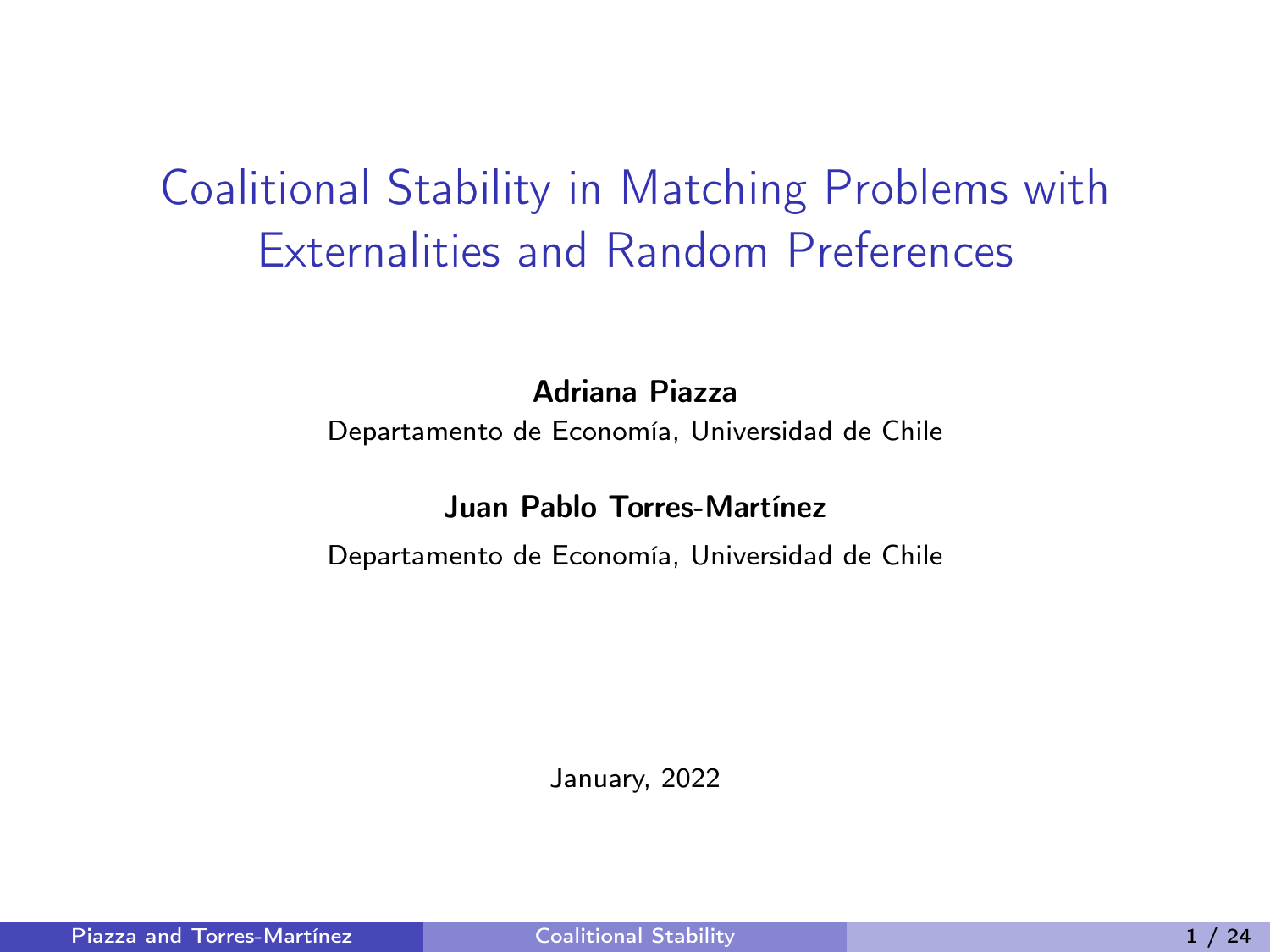# Classical Matching Problems

Gale and Shapley (1962) introduced the *marriage market* and the *roommate* problem, two classical models where agents may form pairs among them.

In a marriage market the population is divided in two disjoint sets. Each member on one side has preferences for the individuals on the opposite side. In this context, a matching is a distribution of individuals into couples formed by agents of different sides.

The roommate problem extends the classical marriage market framework allowing individuals to form couples without dividing the population into two disjoint sets.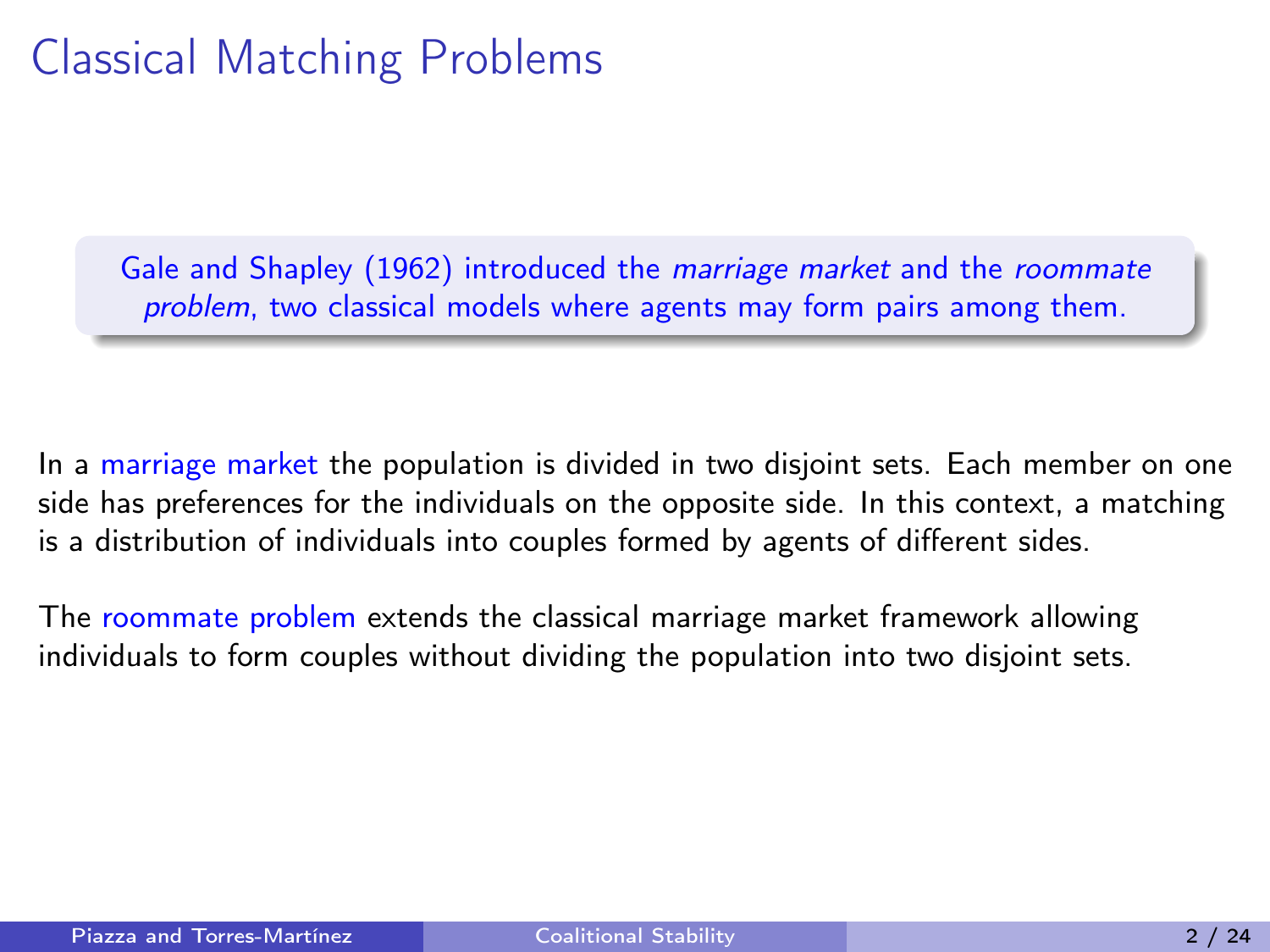# Classical Matching Problems

Shapley and Scarf (1974) introduced the housing market, a model in which individuals may want to redistribute their houses without making transfers.

In a housing market there is a finite number of agents, each of them owning a house and having preferences for the properties in the market. In this context, a matching is a redistribution of houses among agents.

There are also matching problems that capture the *allocation* of indivisible goods among agents, as the house allocation problems of Hylland and Zeckhauser (1979), Svensson (1994), or Abdulkaridoglu and Sonmez (1999).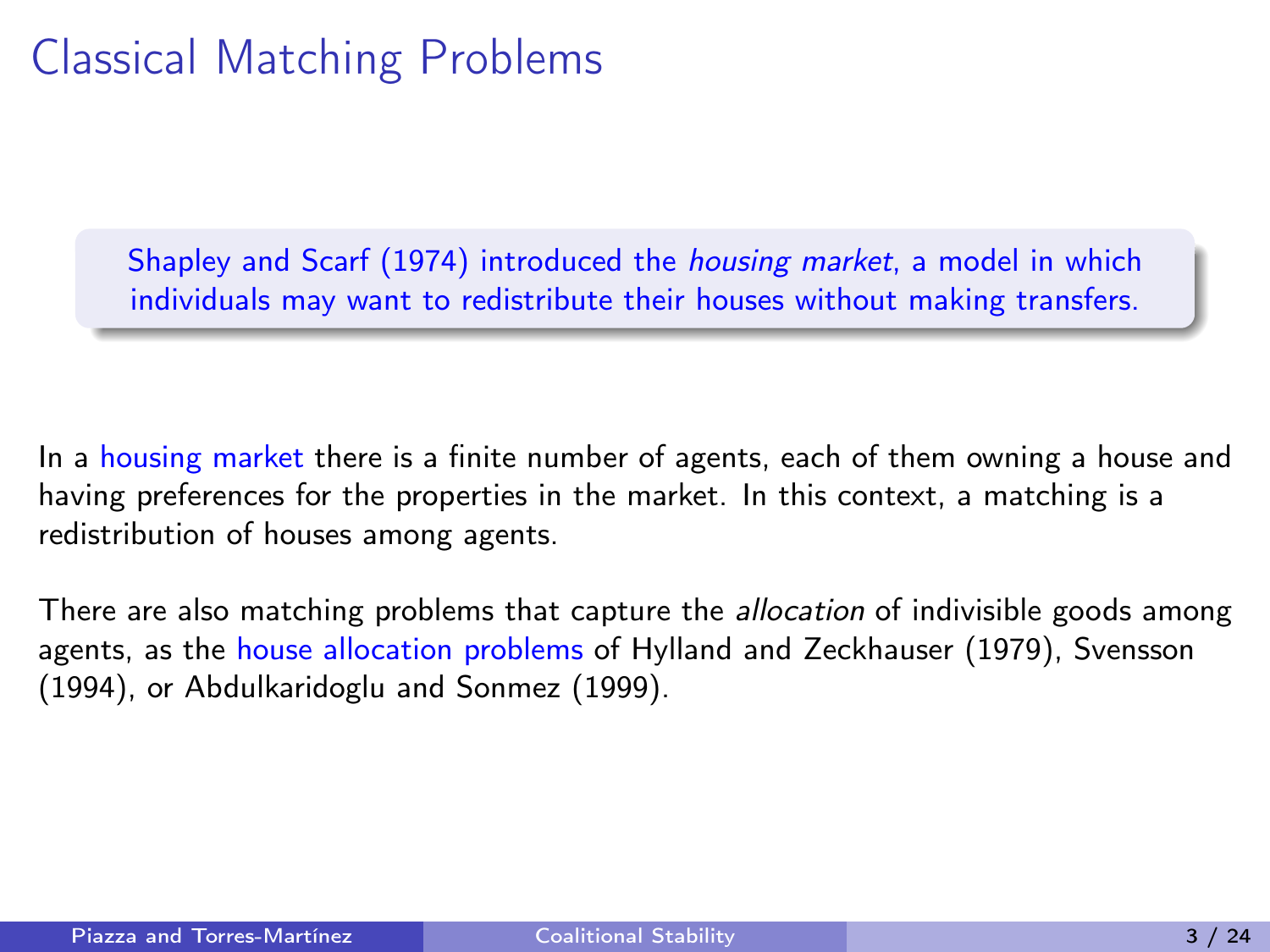# Matching with Externalities

These classical matching problems ignore situations where agents recognize that their wellbeing is affected by the other couples formed:

- Students internalizing peer effects on preferences to choose among colleges.
- **•** Firms considering the structure of an industry before deciding to integrate.
- $\bullet$  Housing markets where agents take into account the identity of their neighbors.

A simple way to include externalities in matching problems is to assume that individual preferences are defined over the set of admissible matchings.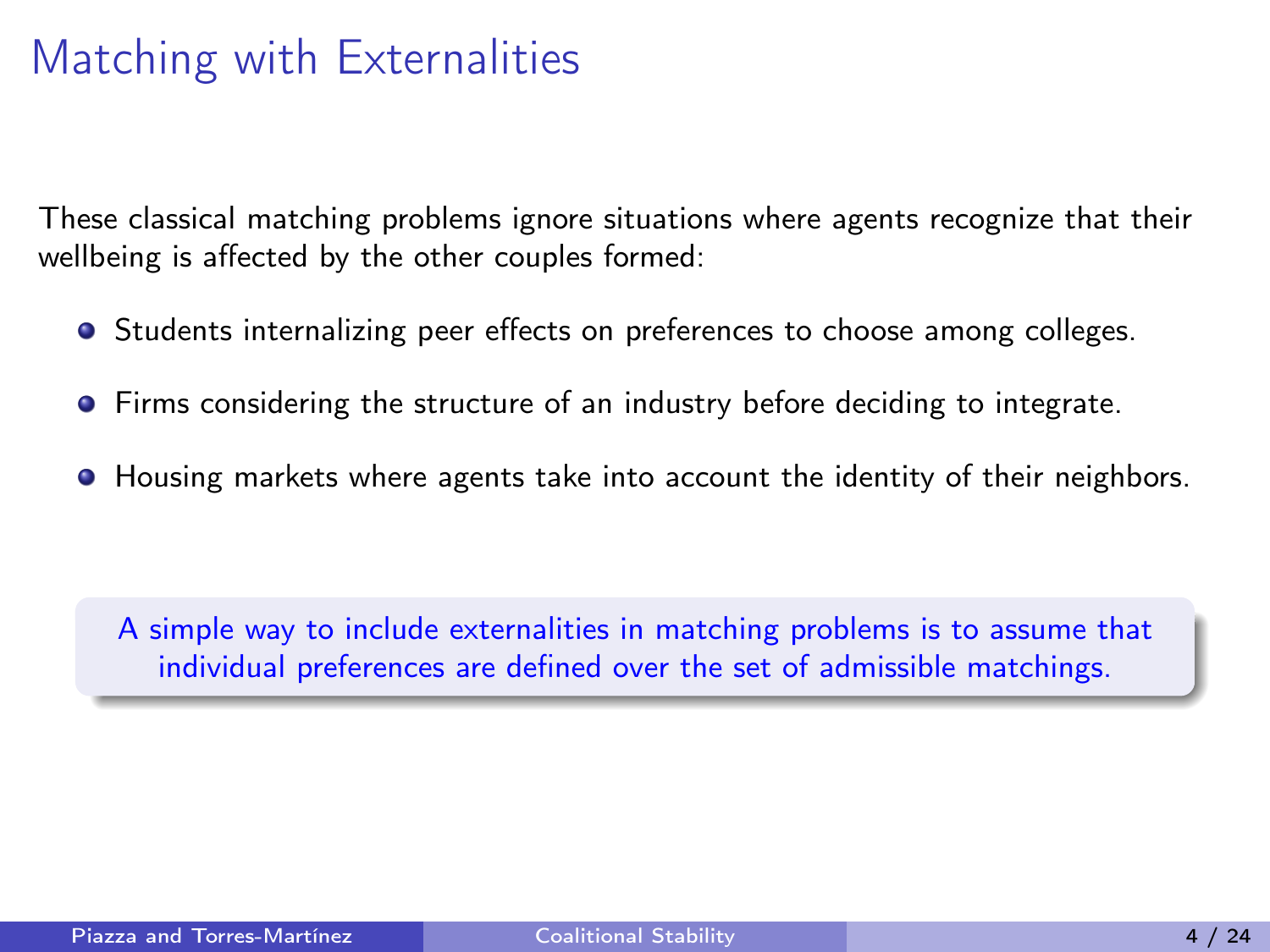# Matching with Externalities

In the presence of externalities, it is natural to assume that coalitions evaluating a deviation consider possible reactions.

A group of agents will want to block a matching only when their welfare is improved in any scenario compatible with their beliefs about potential reactions.

These beliefs may depend on the matching from which deviation occurs and on the agreement that members of the coalition implement to deviate.

For instance, an extremely prudent coalition considers all the possible reactions of other individuals before implementing a deviation.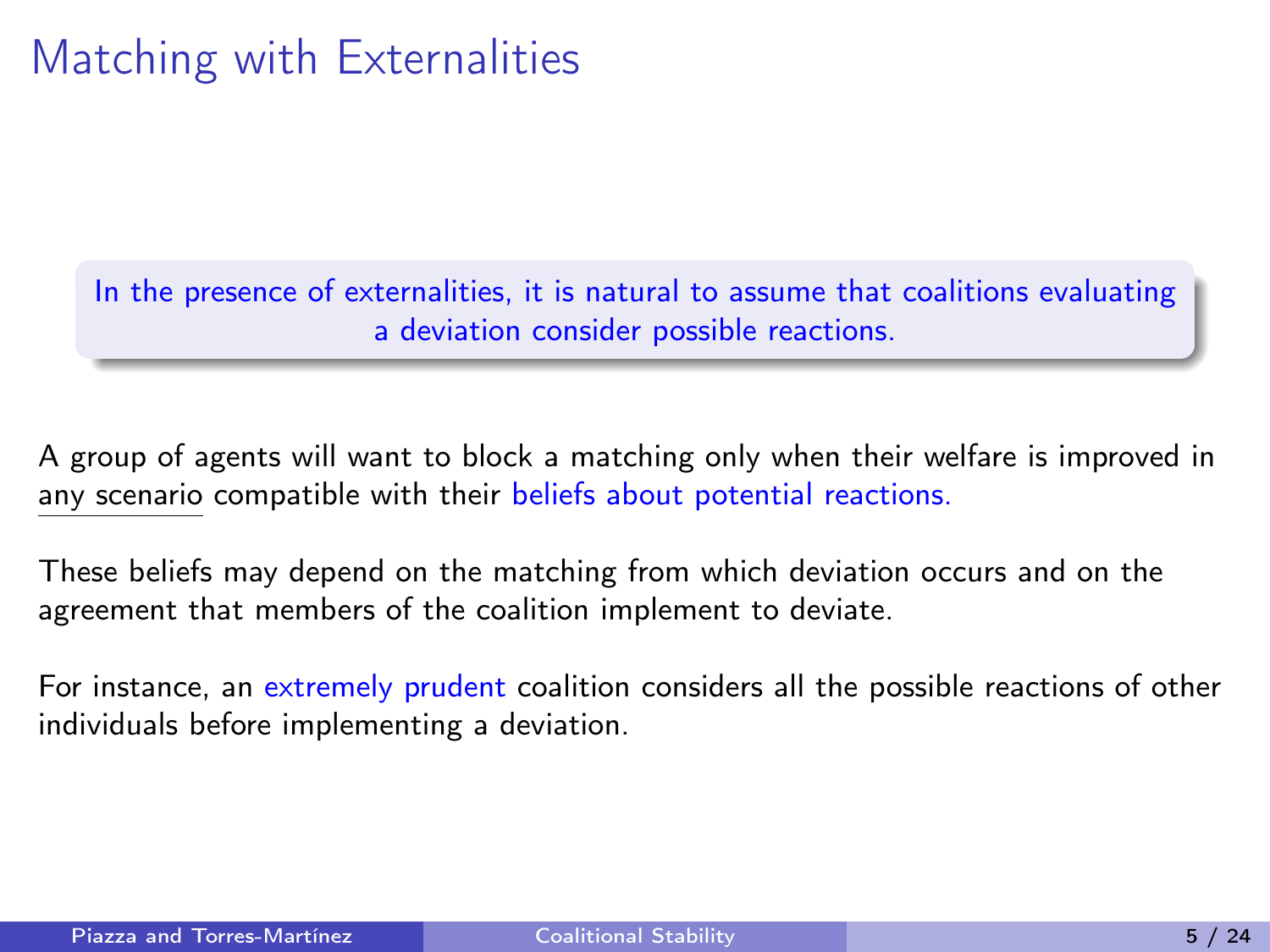## Matching with Externalities

• The presence of externalities may compromise the non-emptiness of the core in marriage markets and roommate problems. Sasaki and Toda (1986, 1996), Mumcu and Saglam (2010)

Contreras and Torres-Martínez (2021)

———————————————————

• The presence of externalities may compromise the non-emptiness of the core in Shapley-Scarf housing markets. Mumcu and Saglam (2007), Graciano, Meo and Yannelis (2020)

Hong and Park (2021)

• When the population grows, the negative effects of externalities in pairwise stability can be strongly mitigated. Braitt and Torres-Martínez (2021)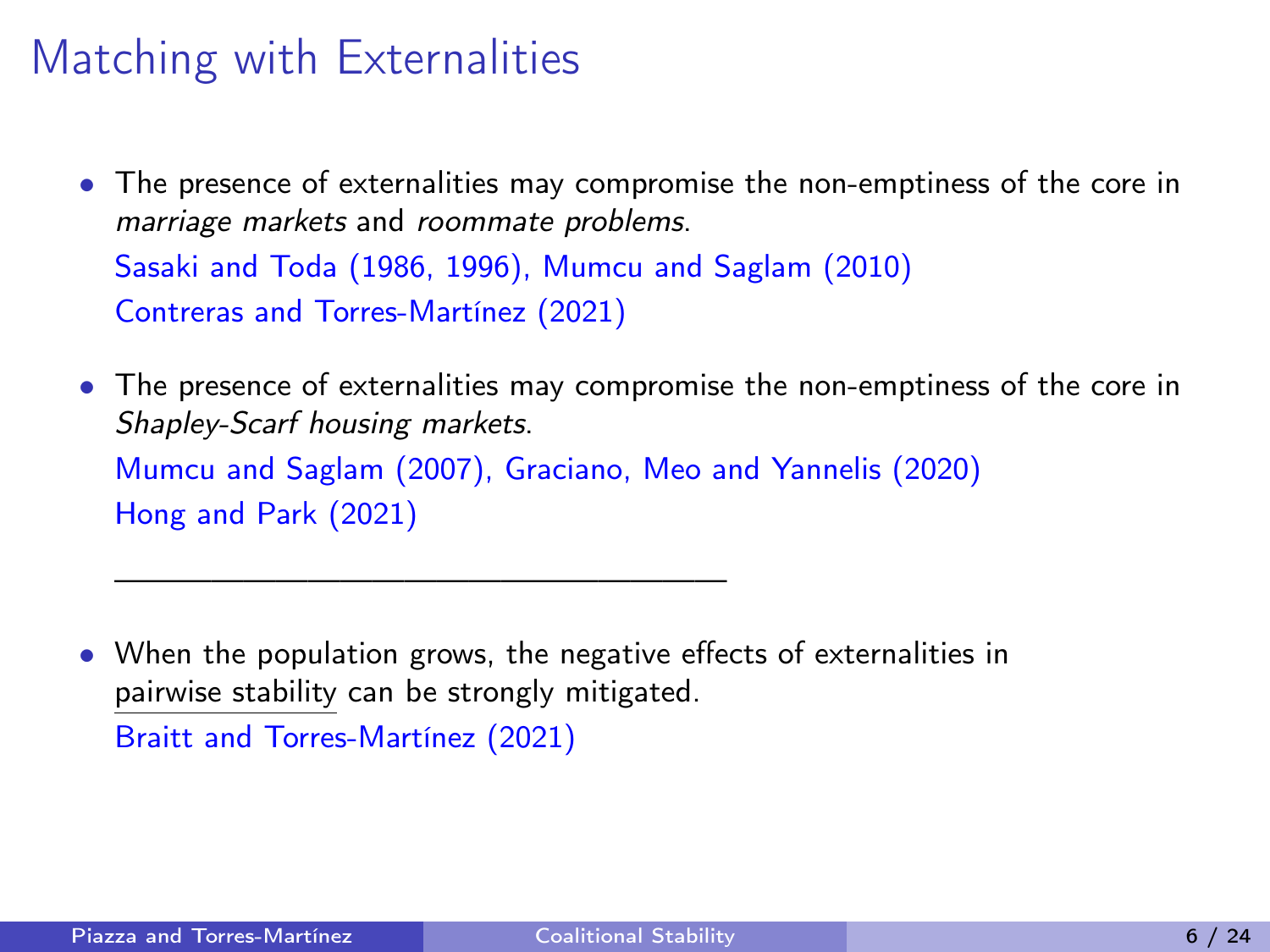### In this talk...

Without committing to a specific structure of externalities, we address coalitional stability in matching problems with externalities and random preferences.

- We show that five factors play a relevant role in the probability of solvability:
	- the number of feasible coalitions.
	- the *number of agreements* that coalitions' members can implement.
	- the *incidence of externalities* in preferences.
	- the prudence of coalitions to evaluate a deviation.
	- the social connectedness of those that can react to a deviation.
- We determine sufficient conditions for asymptotic coalitional stability.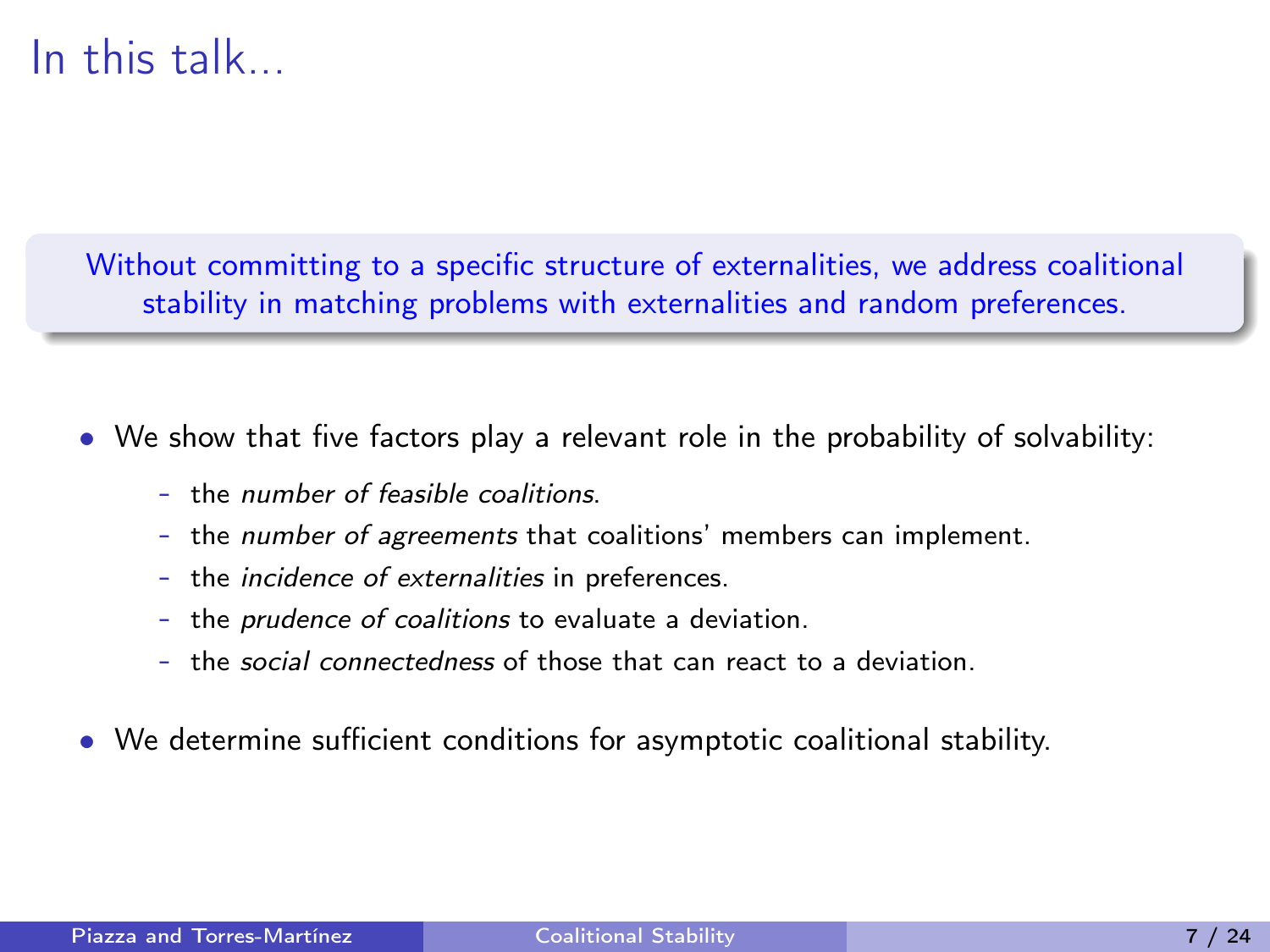A matching problem with externalities

 $\mathsf{\Gamma} = [\mathcal{H}, \mathcal{P}, (\succeq^h)_{h \in \mathcal{H}}, \mathcal{H}_{e}, \mathcal{C}, (\mathcal{M}(\mathcal{S}), \Theta^{\mathcal{S}})_{S \in \mathcal{C}}]$ 

is characterized by:

- $H$ : finite set of agents that can form pairs among them.
- $P$  : set of admissible pairs.
- $\bullet \geq^h$ : complete and transitive preference relation of agent h, which is defined over the non-empty set of admissible matchings

 $\mathcal{M} = \{u : \mathcal{H} \to \mathcal{H} : (h, \mu(h)) \in \mathcal{P} \land \mu(\mu(h)) = h, \forall h \in \mathcal{H}\}.$ 

•  $\mathcal{H}_e$ : non-empty set of agents whose preferences are affected by the distribution of the population in pairs.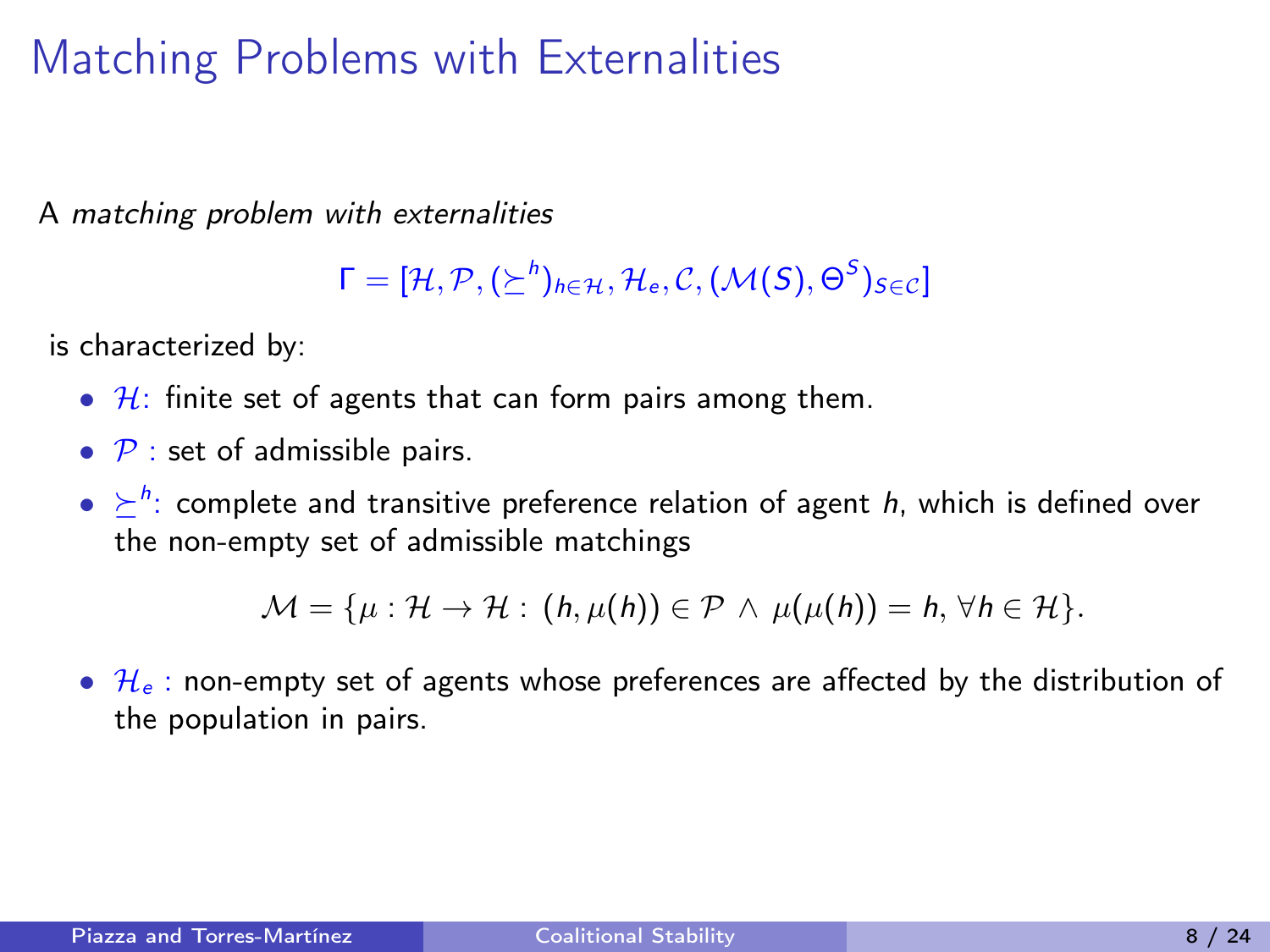A matching problem with externalities

 $\mathsf{\Gamma} = [\mathcal{H}, \mathcal{P}, (\succeq^h)_{h \in \mathcal{H}}, \mathcal{H}_{e}, \mathcal{C}, (\mathcal{M}(\mathcal{S}), \Theta^{\mathcal{S}})_{S \in \mathcal{C}}]$ 

is characterized by:

- $\bullet$   $\mathcal{C}$ : set of feasible coalitions.
- $M(S)$ : set of admissible agreements among the members of S.
- $\bullet\;\; \Theta^{\mathcal{S},f}(\mu)$  : set of admissible matchings that agents in  $\mathcal{S}\in\mathcal{C}$  believe that can be set up when other agents react, after they deviate from  $\mu \in \mathcal{M}$  to form pairs among them as in  $f \in \mathcal{M}(S)$ .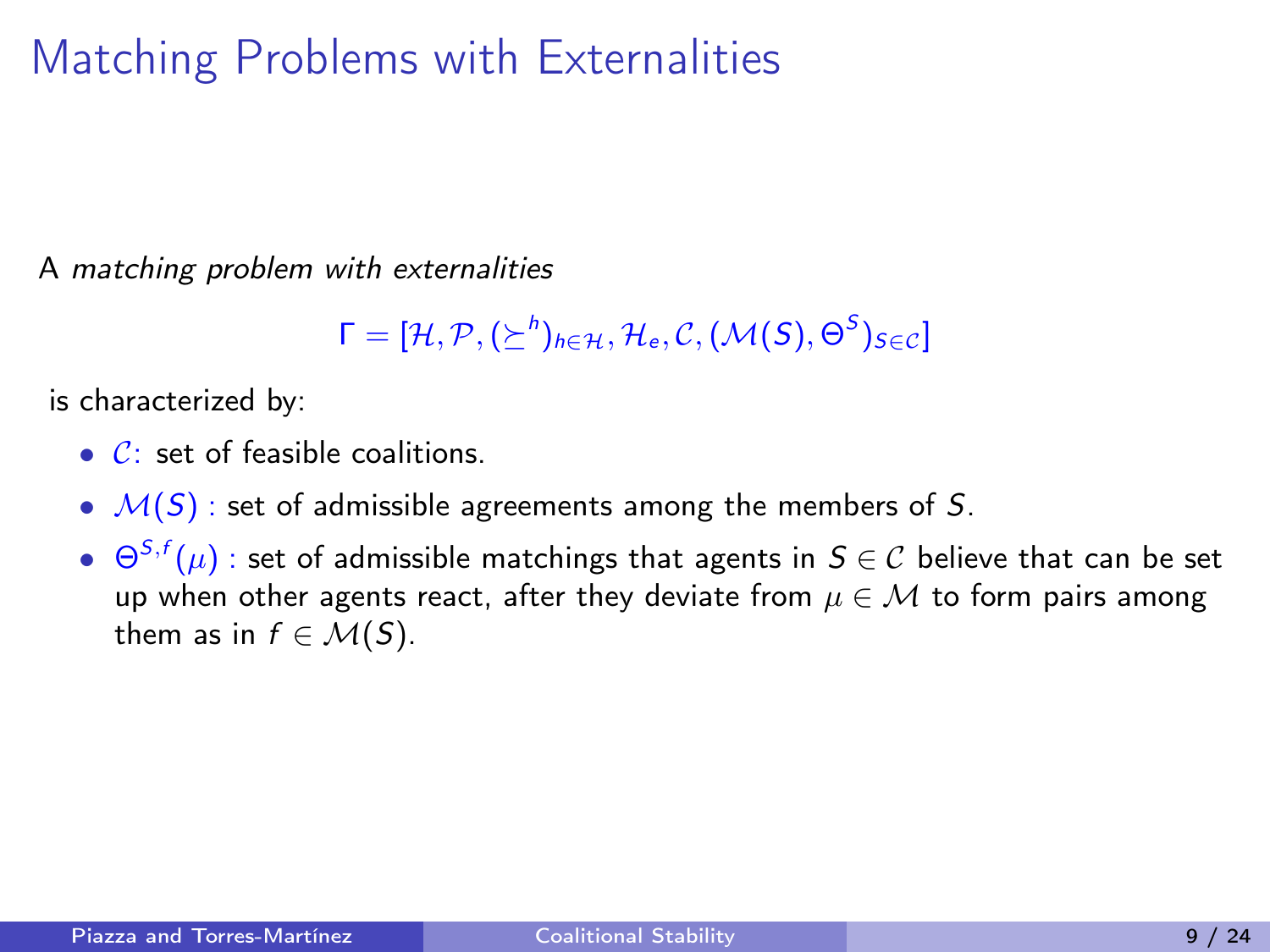An admissible matching  $\mu$  is blocked by a feasible coalition S when there is an agreement  $f \in \mathcal{M}(S)$  among its members such that:

(i) 
$$
\mu(h) \neq f(h)
$$
 for some  $h \in S$ .

(ii) 
$$
\eta \succeq^h \mu
$$
 for all  $\eta \in \Theta^{S,f}(\mu)$  and  $h \in S$ .

(iii) For some 
$$
h \in S
$$
 there exists  $\nu \in \Theta^{S,f}(\mu)$  such that  $\nu \succ^h \mu$ .

The set of coalitionally stable matchings, denoted by  $\mathbb{K}(\Gamma)$ , is the collection of admissible matchings that cannot be blocked by any feasible coalition.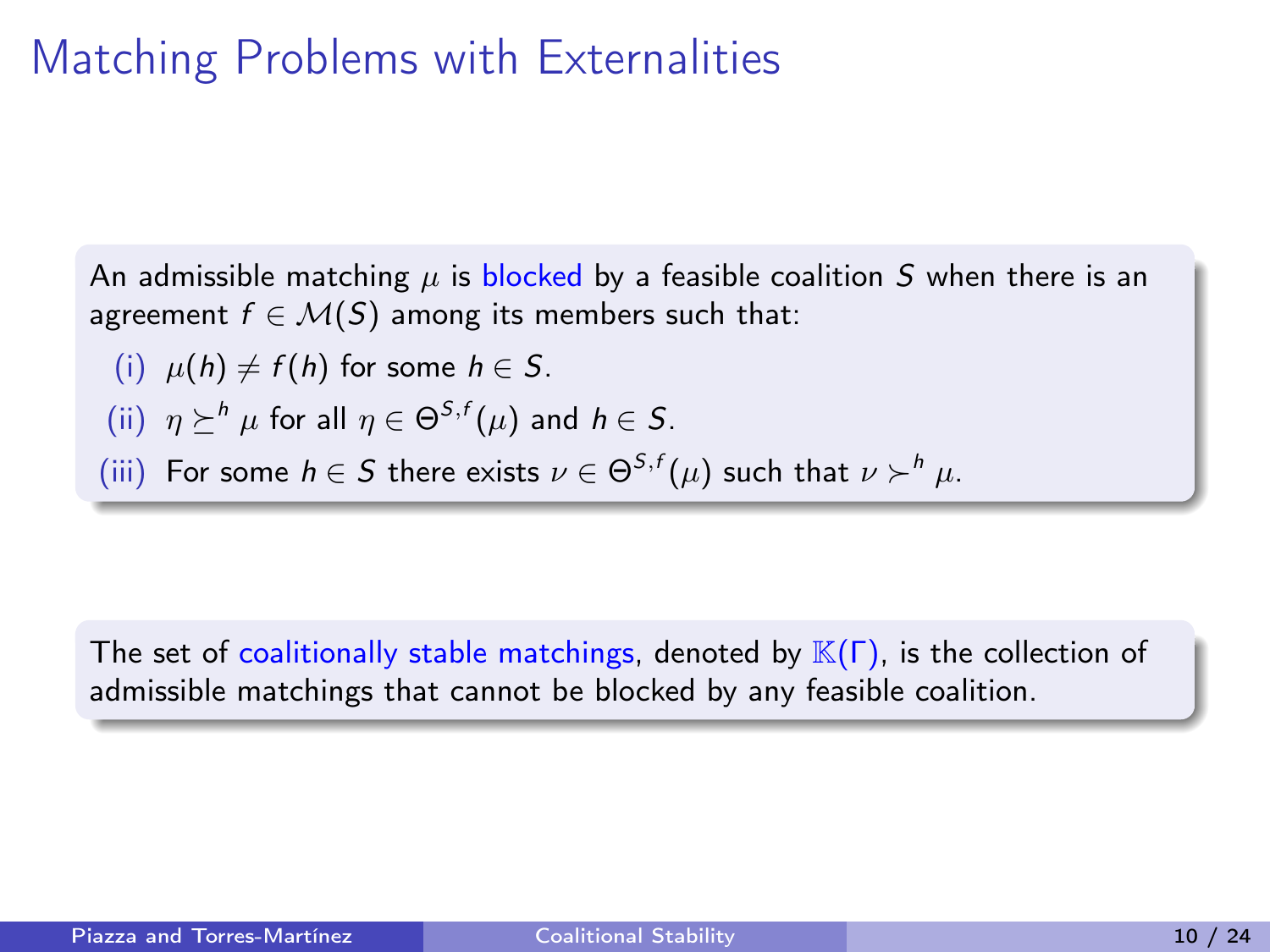#### Roommate problems

- There is no restriction over admissible pairs:  $\mathcal{P} = \mathcal{H} \times \mathcal{H}$ .

#### Marriage markets

- $\mathcal{H} = A \cup B$ , where A and B are non-empty and disjoint sets.
- $-P = (A \times B) \cup (B \times A) \cup \{(h,h): h \in \mathcal{H}\}.$

### Gale-Shapley marriage markets

- $-A \cup B$ , where A and B are disjoint sets with  $|A| = |B|$ .
- $-P = (A \times B) \cup (B \times A).$
- Any feasible coalition S satisfies  $|S \cap A| = |S \cap B|$ .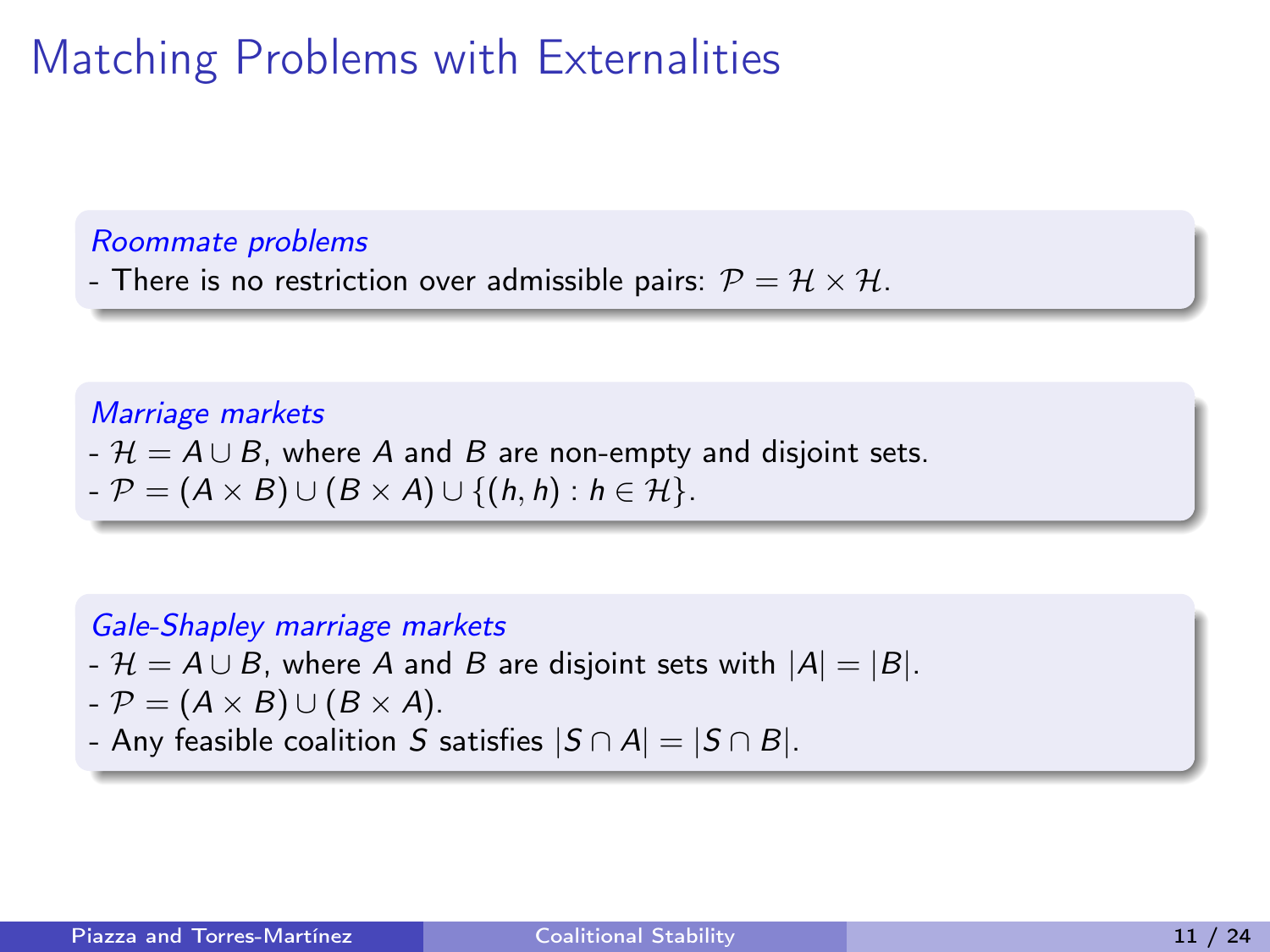### College admission problems

- $H = (A_1 \cup \cdots \cup A_r) \cup B$ , where  $A_k$  is a set of representatives of college  $k \in \{1, \ldots, r\}$  and B is a set of students.
- Each representative of a college has a vacancy and can fill it by forming a pair with a student.
- Each student can be admitted to a college by pairing with one of its representatives or she can decide to remain outside the university system.
- Two representatives of a same college have the same preferences.
- Agents are indifferent between two matchings associating the same students' set to each college.
- Beliefs about reactions to deviations only depend on the distribution of students in colleges. That is, given  $S, S' \in \mathcal{C}$  and  $(f, f') \in \mathcal{M}(S) \times \mathcal{M}(S')$ ,

For all 
$$
k \in \{1, ..., r\}
$$
:  
\n
$$
\begin{array}{c}\n\#(S \cap A_k) = \#(S' \cap A_k) \\
f(S \cap A_k) \cap B = f'(S' \cap A_k) \cap B\n\end{array}\n\right\} \implies \Theta^{S,f} = \Theta^{S',f'}.
$$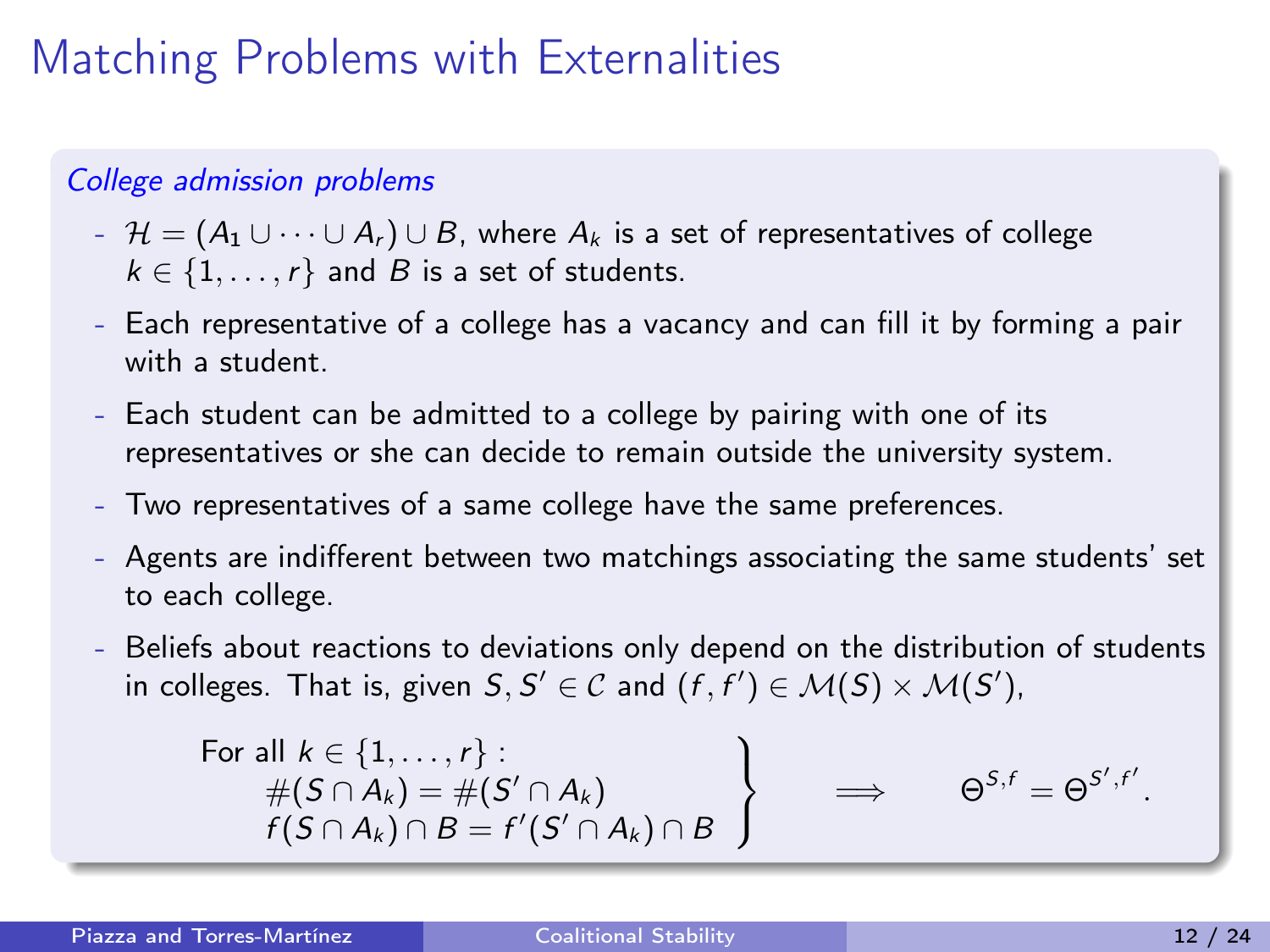### Shapley-Scarf housing markets

Suppose that  $\mathcal{H} = A \cup B$ , where A is a set of individuals and B is a set houses.

Then Γ is a Shapley-Scarf housing market as long as the following properties hold:

- Each individual  $a \in A$  is endowed with a house and  $|A| = |B|$ .
- Each house  $b \in B$  has trivial preferences:  $I(b, \mu) = M$  for all  $\mu \in M$ .
- The set of admissible pairs satisfies  $\mathcal{P} = (A \times B) \cup (B \times A)$ .
- If  $S \in \mathcal{C}$ , then the houses  $S \cap B$  are the endowments of the individuals  $S \cap A$ .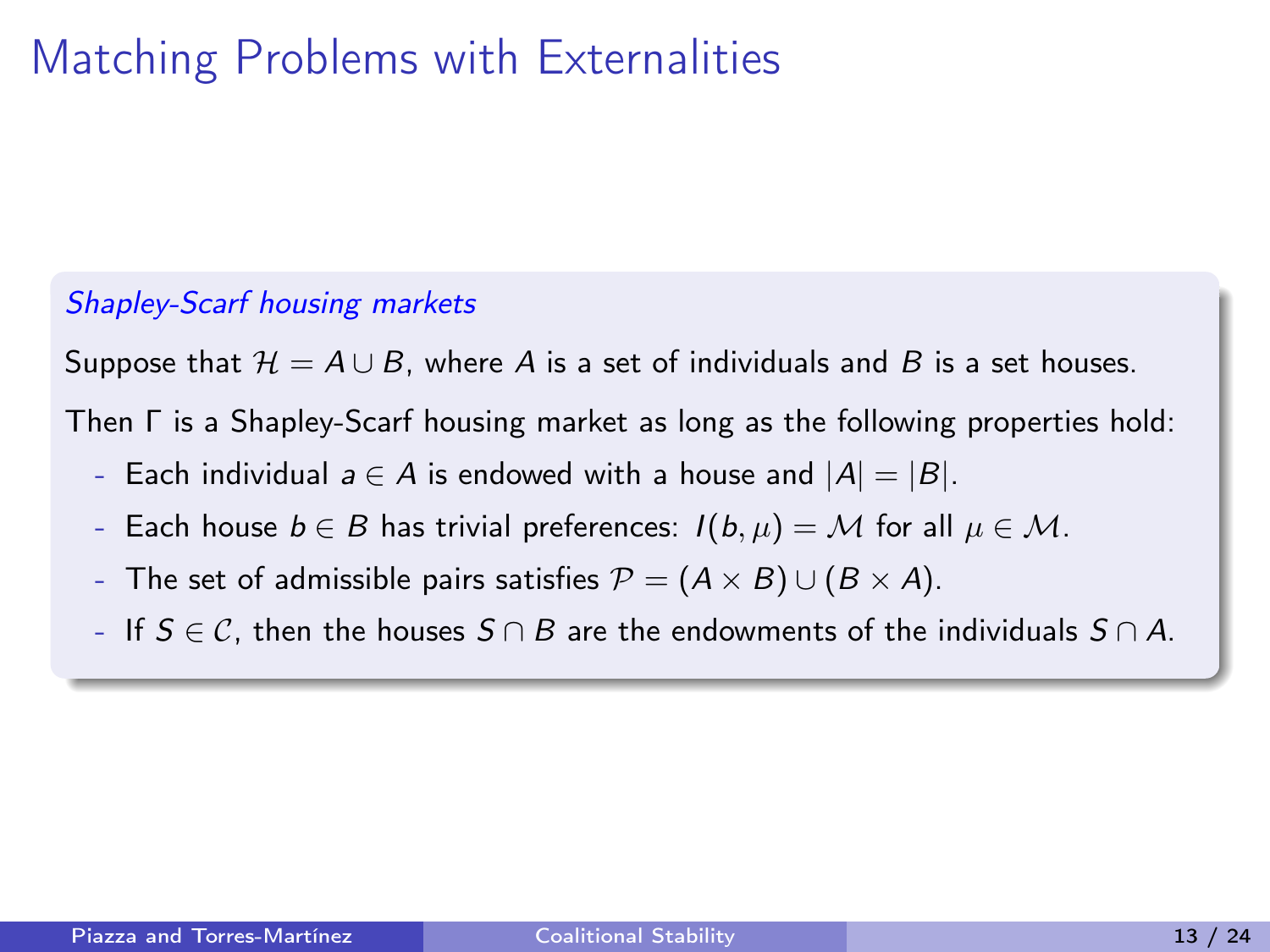### Determinants of Coalitional Stability

Some notation:

 $I(h,\eta)$  : Indifference class of  $\succeq^h$  containing  $\eta$ .  $I(h,\mathcal{M}')$  : Indifference classes of  $\succeq^h$  intersecting  $\mathcal{M}' \subseteq \mathcal{M}.$  $M^{S,f}$ : Matchings in which members of S are distributed as in  $f \in \mathcal{M}(S)$ .

Note that,

$$
|I(h, \Theta^{S,f}(\mu))| = \frac{|I(h, \Theta^{S,f}(\mu))|}{|I(h, \mathcal{M}^{S,f})|} \frac{|I(h, \mathcal{M}^{S,f})|}{|\mathcal{M}^{S,f}|} |\mathcal{M}^{S,f}|
$$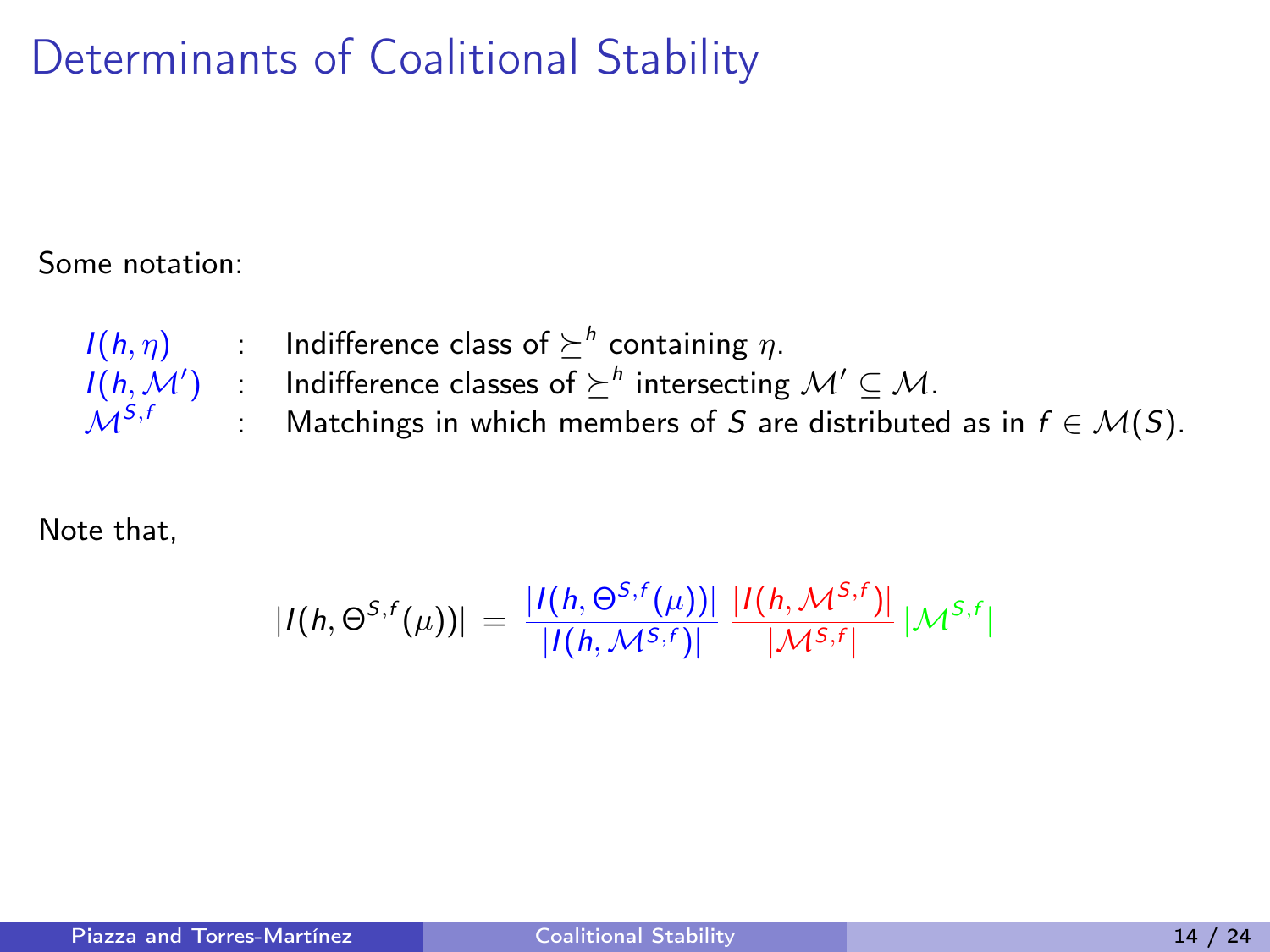### Determinants of Coalitional Stability

Consider the following measures:

- An index  $\pi_{pr}(\Gamma) \in (0,1]$  that quantifies the *prudence of coalitions*:

 $\pi_{pr}(\Gamma)$  = min min min min<br>  $\mu \in \mathcal{M}$  SEC  $f \in \mathcal{M}(S)$   $h \in S \cap \mathcal{H}_e$  $|I(h, \Theta^{S,f}(\mu))|$  $\frac{(\mu)}{|I(h, M^{S,f})|}$ .

- An index  $\pi_{ex}(\Gamma) \in (0,1]$  that quantifies the *incidence of externalities in preferences*:

$$
\pi_{\text{ex}}(\Gamma) = \min_{S \in \mathcal{C}} \min_{f \in \mathcal{M}(S)} \min_{h \in S \cap \mathcal{H}_e} \frac{|I(h, \mathcal{M}^{S,f})|}{|\mathcal{M}^{S,f}|}.
$$

- An index  $\pi_{sc}(\Gamma) \in [1, +\infty)$  that quantifies the *social connectedness of agents that* can react to a deviation:

$$
\pi_{\text{sc}}(\Gamma) = \min_{S \in \mathcal{C}} \min_{f \in \mathcal{M}(S)} |\mathcal{M}^{S,f}|.
$$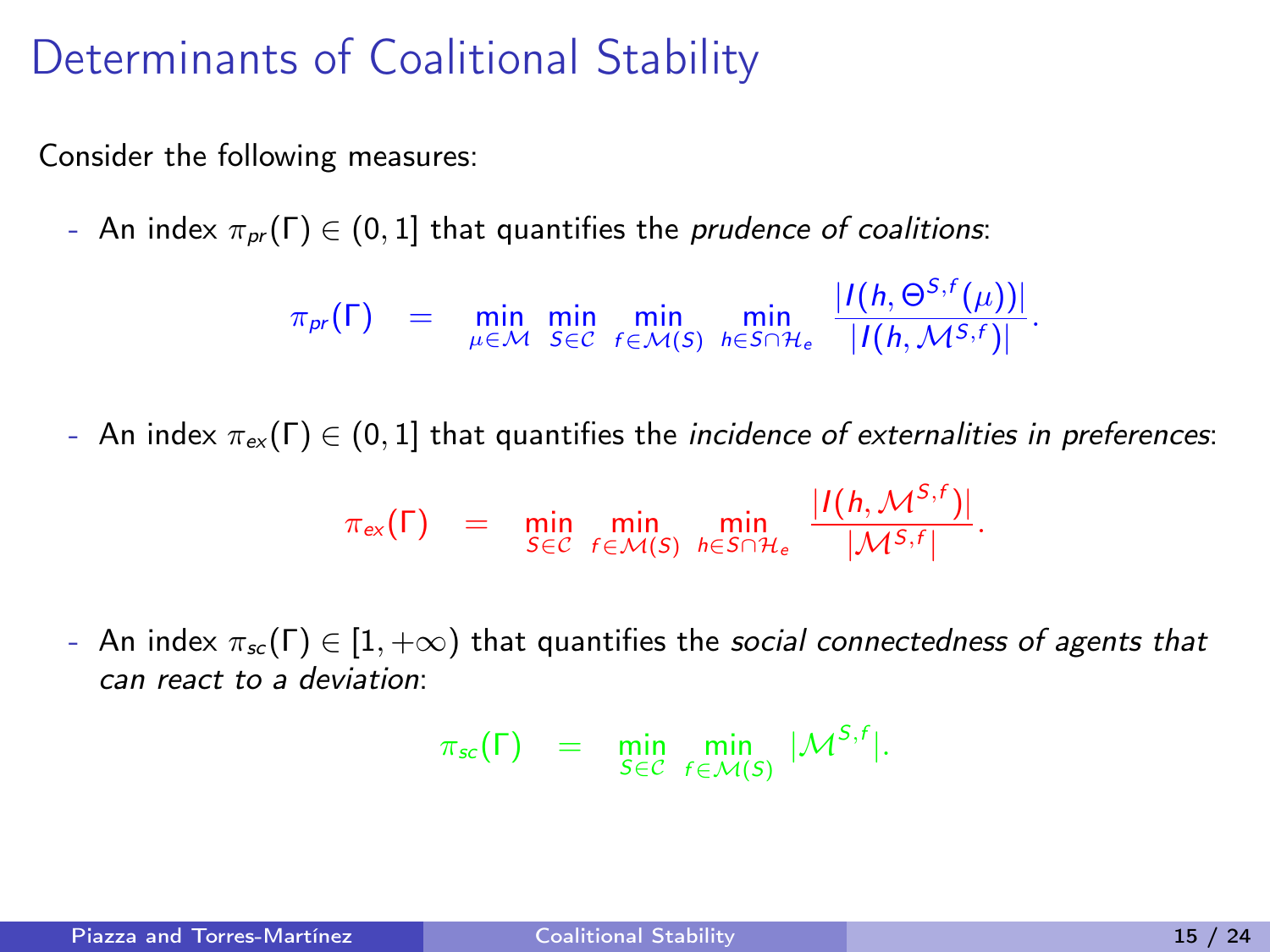### Random Preferences

For each agent h, the indifference classes  $\{I(h,\mu)\}_{\mu \in \mathcal{M}}$  are exogenously given.

However, the way in which these indifference classes are ordered is randomly determined.

Given 
$$
\mu, \eta \in M
$$
 such that  $\mu \notin I(h, \eta)$ ,  

$$
\mu \succ^h \eta \iff X_h^{I(h, \mu)} > X_h^{I(h, \eta)}
$$

The random variables  $\{X^{I(h,\mu)}_{h}\}_{(h,\mu)\in\mathcal{H}\times\mathcal{M}}$  are independent. Each  $X_h^{I(h,\mu)}$  has a continuous probability distribution  $G_h^{I(h,\mu)} : \mathbb{R} \to [0,1].$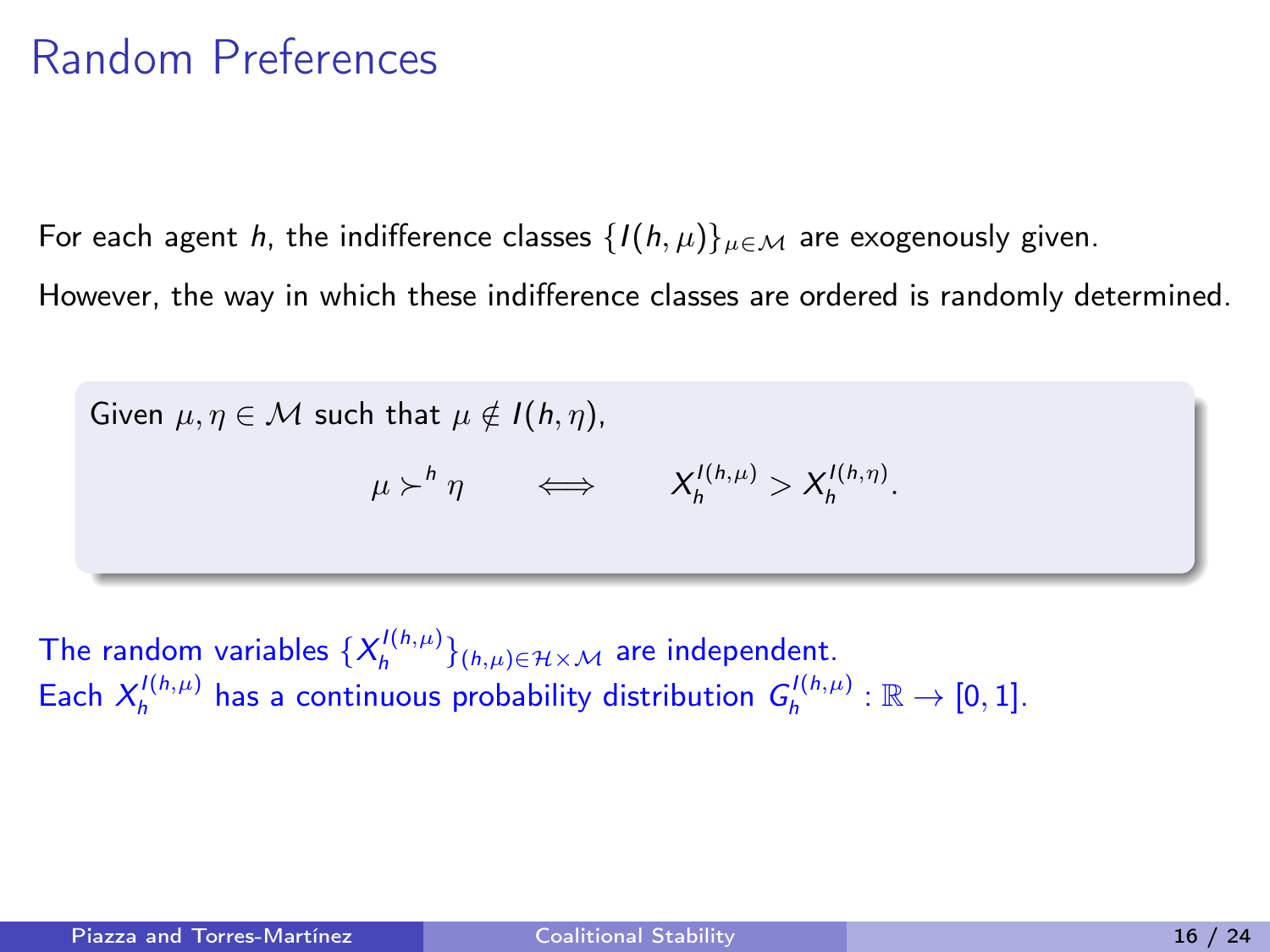### Random Preferences

Let  $\Omega^h(\Gamma)$  be the set of matchings  $\mu \in \mathcal{M}$  such that  $X_h^{I(h,\mu)}$  first-order stochastically dominates the random variables in the set

$$
\bigcup_{S\in\mathcal{C}:\,h\in S}\left\{X_h^{l(h,\eta)}:\,\eta\in\Theta^{S,f}(\mu),\,f\in\mathcal{M}(S)\right\}.
$$



#### Examples

- (1) For each agent  $h$ ,  $\{X_h^{I(h,\mu)}\}_{\mu \in \mathcal{M}}$  are identically distributed random variables.
- Each agent h has a set  $\mathcal{H}^h \subseteq \{k \in \mathcal{H} : (k, h) \in \mathcal{P}\}\$  of weakly preferred potential partners in the sense that  $\{\lambda^{\prime(\hbar,\mu)}_h\}_{\mu(\hbar)\in\mathcal{H}^\hbar}$  are identically distributed and first-order stochastically dominate the random variables  $\{\mathcal{X}^{l(h,\eta)}_{\eta}\}_{\eta(h)\notin\mathcal{H}^{h}}.$

In this context,  $\{\mu \in \mathcal{M} : \mu(h) \in \mathcal{H}^h\} \subseteq \Omega^h(\Gamma)$  for all  $h \in \mathcal{H}$ . Therefore, the assumption above holds when there is an admissible matching that pairs each agent with one of her weakly preferred partners.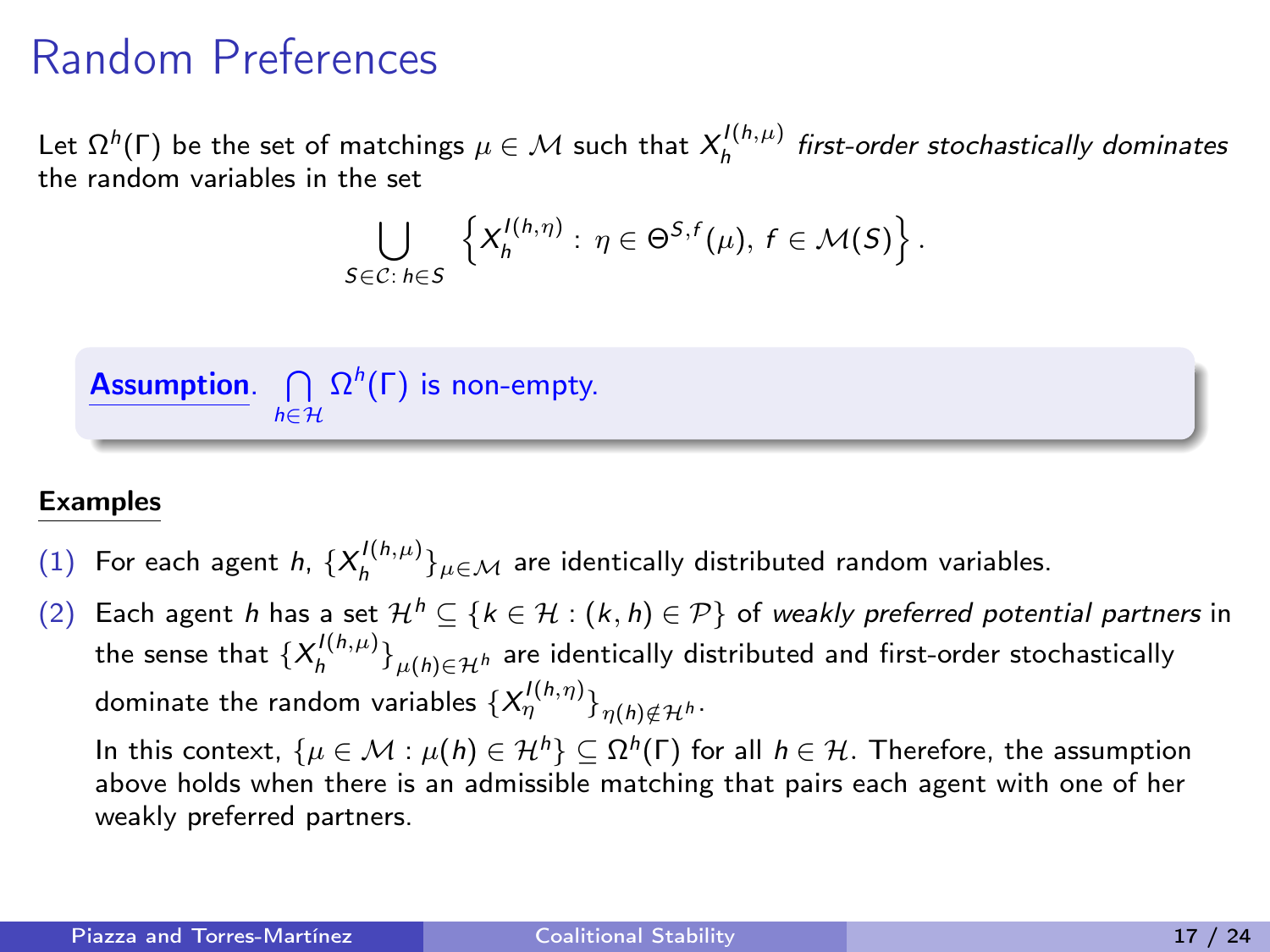### Lower Bounds for the Probability of Solvability

Theorem 1. If Γ is a matching problem where each feasible coalition has at least one member with strict preferences, then

$$
\mathbb{P}[\mathbb{K}(\Gamma)] \geq 1 - \frac{1}{\pi(\Gamma)} \sum_{S \in \mathcal{C}} |\mathcal{M}(S)|.
$$

Example. Suppose that Γ is a roommate problem in which preferences are strict and coalitions are extremely prudent. Then,  $\pi_{pr}(\Gamma) = \pi_{ex}(\Gamma) = 1$ .

Moreover, if  $\bar{s}$  is the maximal size of feasible coalitions, then  $\pi_{sc}(\Gamma) \geq (|\mathcal{H}| - \bar{s})!!$ .

Therefore, it follows from Theorem 1 that

$$
\mathbb{P}[\mathbb{K}(\Gamma)] \quad \geq \quad 1 - \frac{|\mathcal{H}|^{\overline{s}}\,\overline{s}!}{(|\mathcal{H}|-\overline{s})!!}.
$$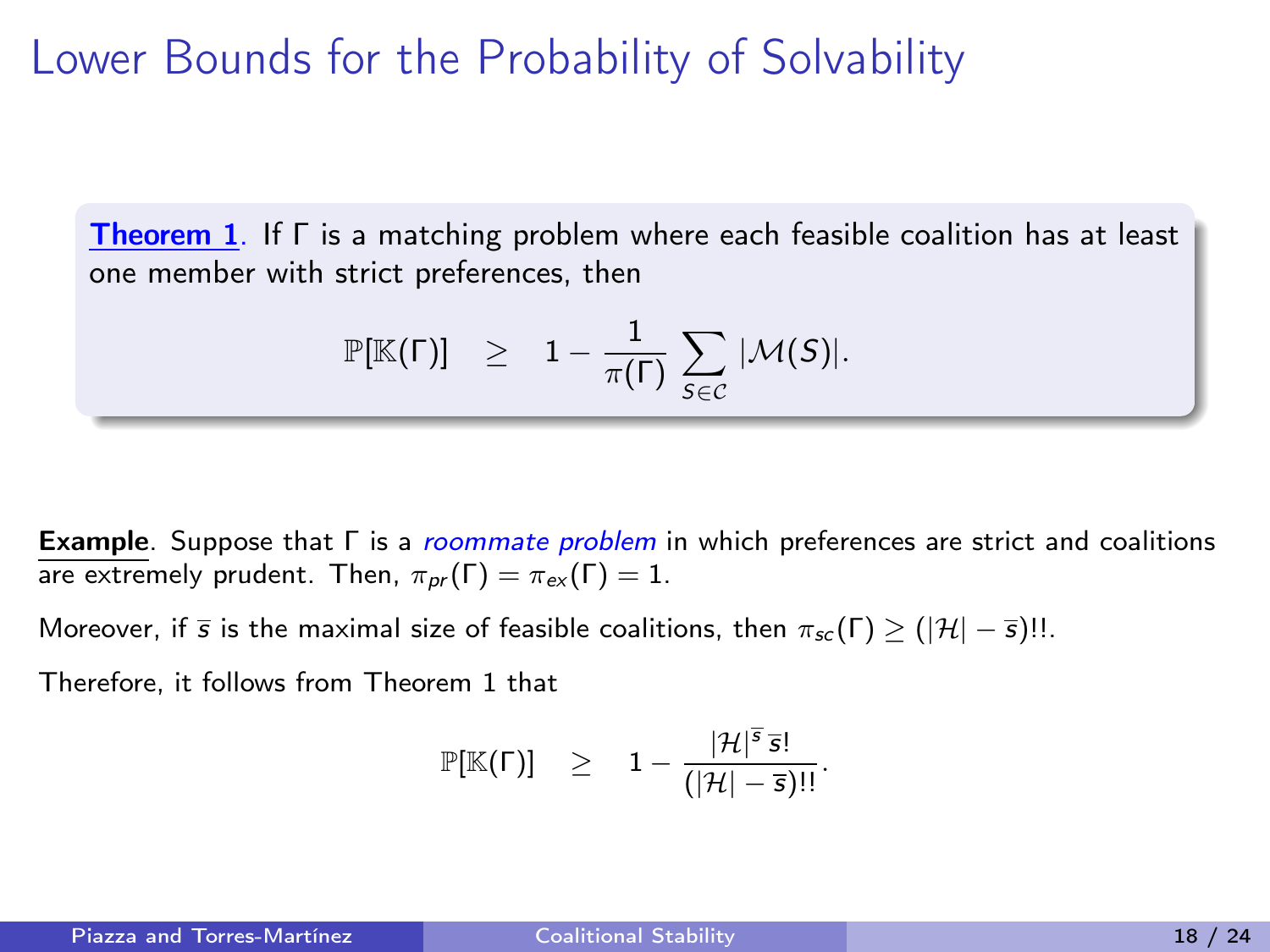### Lower Bounds for the Probability of Solvability



Lower bounds for  $\mathbb{P}[\mathbb{K}]$  in Roommate Problems with strict preferences when feasible coalitions are extremely prudent and have at most s members.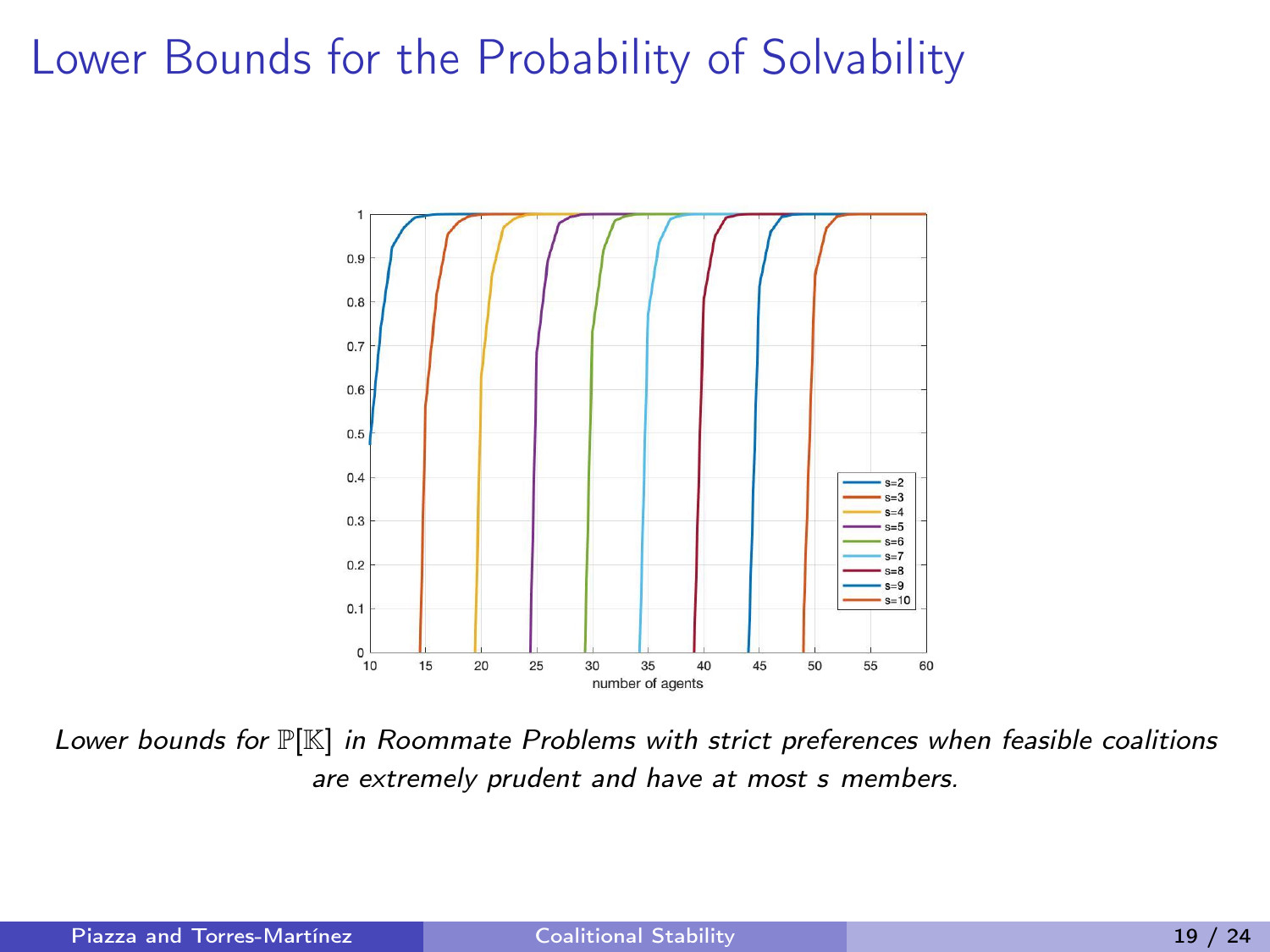Let T be the collection of sequences  $\{\Gamma_n\}_{n\in\mathbb{N}}$  of matching problems satisfying the following properties:

- The sequence  $\{\pi_{pr}(\Gamma_n)\}_{n\in\mathbb{N}}$  decays at most exponentially.
- Each feasible coalitions in  $\Gamma_n$  has a member with strict preferences and the sequence  $\{\pi_{ex}(\Gamma_n)\}_{n\in\mathbb{N}}$  decays at most exponentially.
- The number of agents in  $\Gamma_n$ ,  $|\mathcal{H}_n|$ , goes to infinity as *n* increases.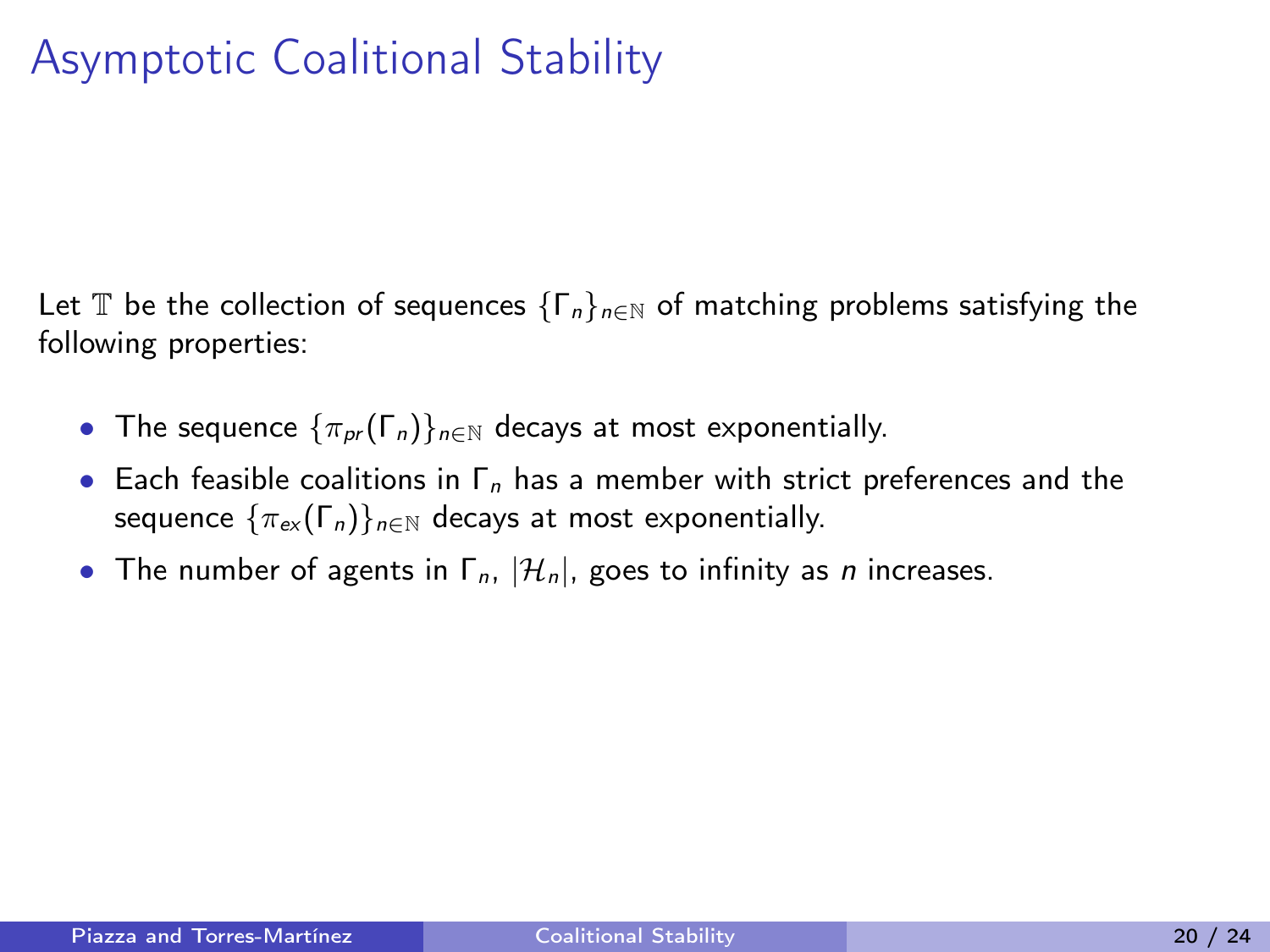## Asymptotic Coalitional Stability

**Theorem 2.** Let  $\{\Gamma_n\}_{n\in\mathbb{N}} \in \mathbb{T}$  be a sequence of matching problems such that, for some  $\sigma, \delta \in (0, 1)$ , the following conditions hold for each *n* large enough:

(a) Feasible coalitions in  $\Gamma_n$  have at most  $\sigma | \mathcal{H}_n|$  members.

(b) Every agent in  $\Gamma_n$  has at least  $\delta |H_n|$  admissible partners.

Then  $\{\Gamma_n\}_{n\in\mathbb{N}}$  is asymptotically coalitionally stable as long as  $\sigma < \delta/2$ .

**Theorem 3**. Let  $\{\Gamma_n\}_{n\in\mathbb{N}}\in\mathbb{T}$  be a sequence of matching problems satisfying the conditions (a)-(b) of Theorem 2 for some  $\sigma, \delta \in (0,1)$ , with  $\sigma < \delta$ .

Then  $\{\Gamma_n\}_{n\in\mathbb{N}}$  is asymptotically coalitionally stable as long as coalitions' agreements increase at most exponentially.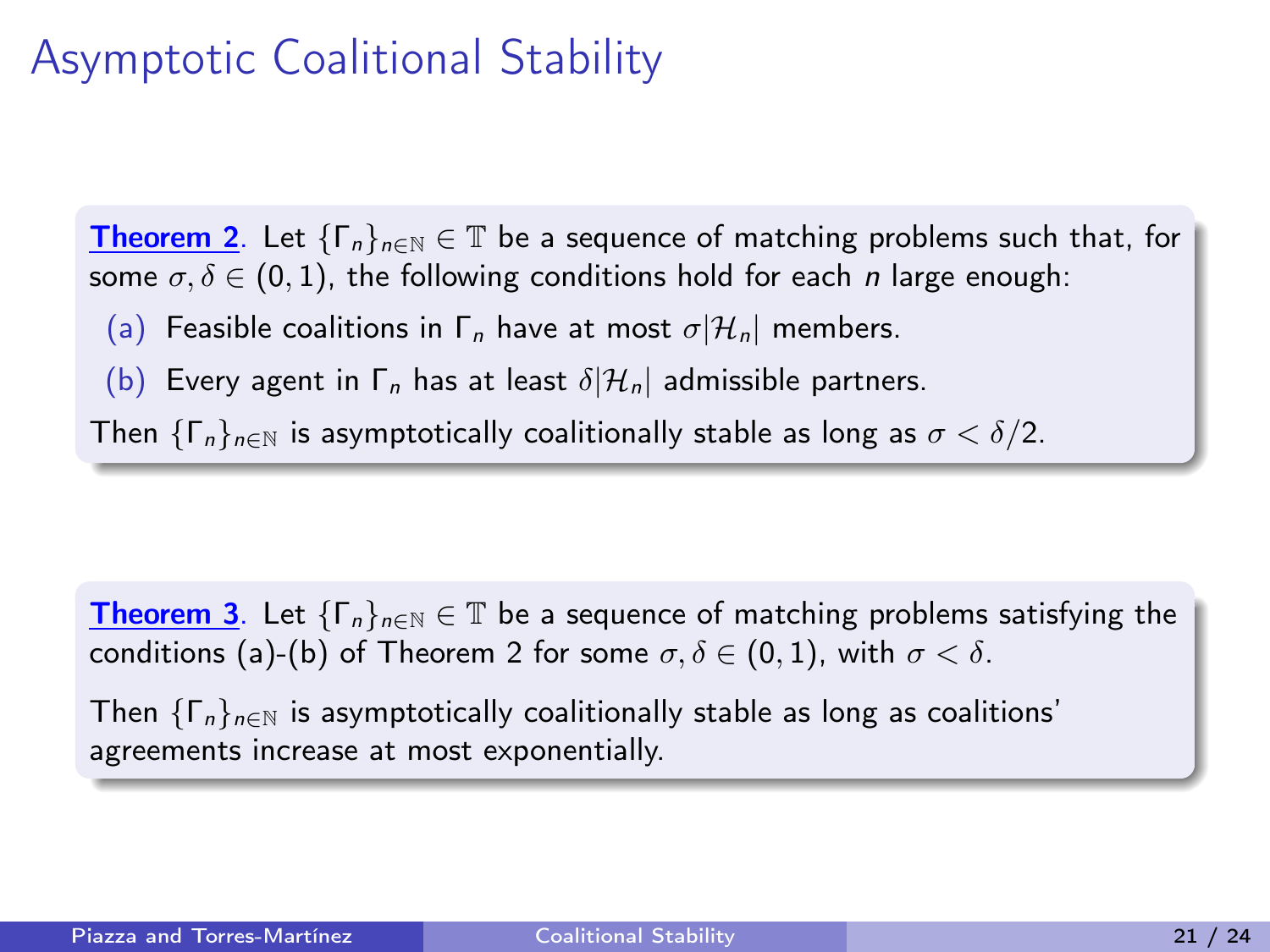# Asymptotic Coalitional Stability

### Corollary [Roommate Problems]

Let  $\{\Gamma_n\}_{n\in\mathbb{N}}\in\mathbb{T}$  be a sequence of roommate problems such that, for some  $\sigma \in (0,1)$  and for n large enough, feasible coalitions in  $\Gamma_n$  have at most  $\sigma | \mathcal{H}_n|$ members.

Then  $\{\Gamma_n\}_{n\in\mathbb{N}}$  is asymptotically coalitionally stable when either  $\sigma < 1/2$  or coalitions' agreements increase at most exponentially.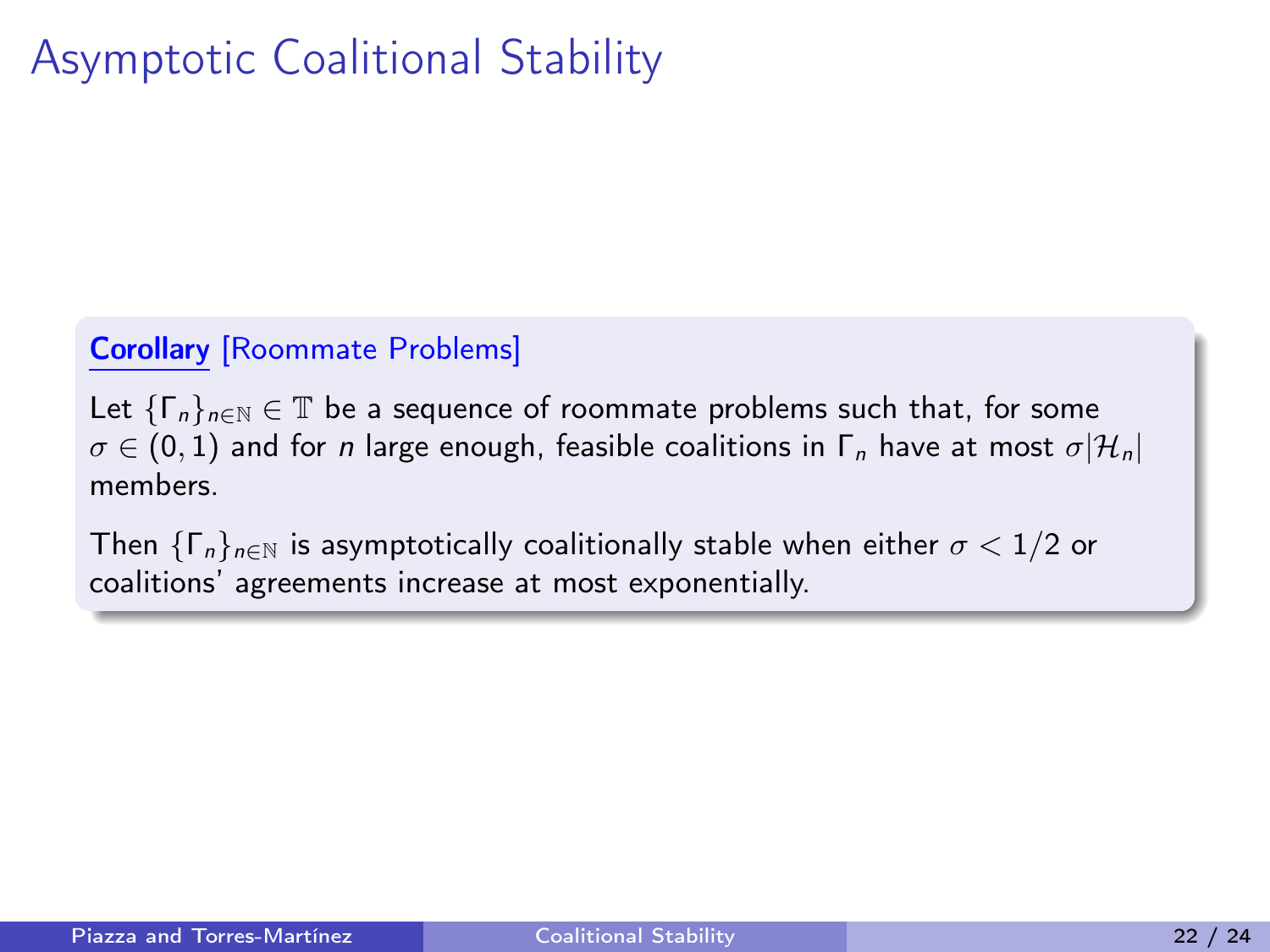# Asymptotic Coalitional Stability

### Theorem 4 [Gale-Shapley Marriage Markets]

Let  $\{\Gamma_n\}_{n\in\mathbb{N}}\in\mathbb{T}$  be a sequence of Gale-Shapley marriage markets such that, for some  $\sigma \in (0,1)$  and for *n* large enough, feasible coalitions in  $\Gamma_n$  have at most  $\sigma$ |H<sub>n</sub>| members. Then

 $\lim_{n\to+\infty} \mathbb{P}[\mathbb{K}(\Gamma_n)] = 1$ 

as long as  $\sigma < 1/4$  or coalitions' agreements increase at most exponentially.

### Theorem 5 [Shapley-Scarf Housing Markets]

Let  $\{\Gamma_n\}_{n\in\mathbb{N}}\in\mathbb{T}$  be a sequence of Shapley-Scarf housing markets where each  $\Gamma_n$ has n individuals and n houses. Suppose that for some  $\rho \in (0,1)$  and for n large enough, feasible coalitions in  $\Gamma_n$  include at most  $\rho n$  individuals.

Then,

$$
\lim_{n\to+\infty}\mathbb{P}[\mathbb{K}(\Gamma_n)]=1
$$

as long as  $\rho < 1/4$  or coalitions' agreements increase at most exponentially.